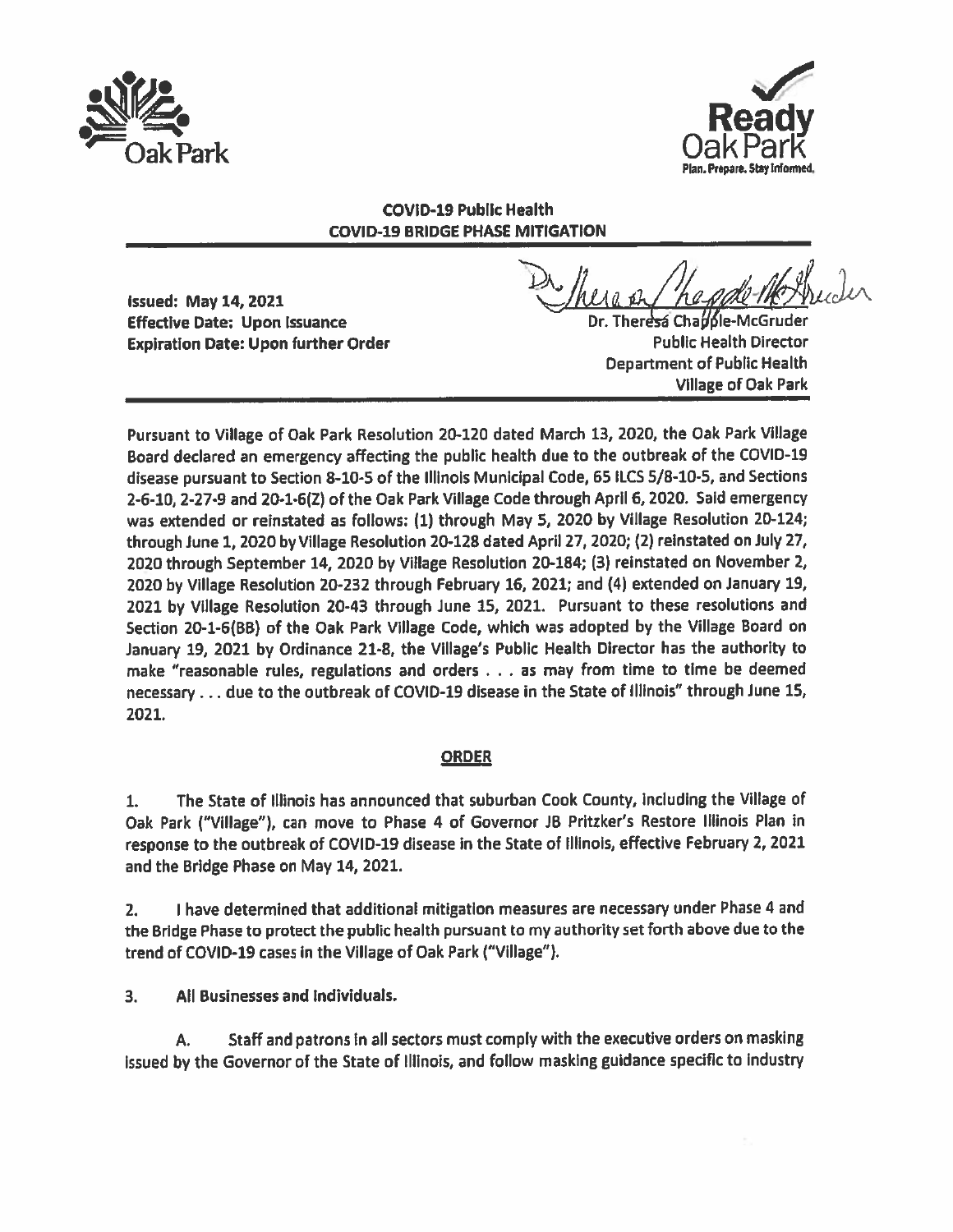sectors as provided by the Illinois Department of Commerce and Economic Opportunity ("DCEO"), and any guidance issued by the Village's Public Health Department.

B. All individuals over the age of two (2) and able to medically tolerate <sup>a</sup> mask, regardless of vaccination status, must continue to wear masks in health care settings, nursing homes, long-term care facilities, shelters and other congregate settings, governmen<sup>t</sup> buildings, on <sup>p</sup>lanes, buses, trains, other forms of public transportation, and in other transportation stations or hubs.

B. Mask refers to <sup>a</sup> complete and tight-knit fabric or cloth, or medical mask that is appropriately sized for the individual's face to snuggly cover the nasal openings and mouth without the necessity of being held in <sup>p</sup>lace by the individual's hands.

C. All venue operators and event organizers must have <sup>a</sup> <sup>p</sup>lan to ensure individuals wear <sup>a</sup> mask in compliance with state mandates and DCEO guidance, limit congregation and discourage standing, and minimize crowding during entry/exit from their facility during operation and throughout the duration of any events held within. Failure to require patrons who are not fully-vaccinated to be masked will be seen as <sup>a</sup> violation of the establishment to operate safely.

D. Fuily-vaccinated individuals are exemp<sup>t</sup> from capacity limits in all sectors.

E. People are considered fully vaccinated  $\geq 2$  weeks after receiving the second dose in a 2-dose series or  $\geq 2$  weeks after receiving a single-dose vaccine.

F. Businesses that choose to participate in allowing any exemptions by the Governor's executive orders for fully-vaccinated patrons must establish <sup>a</sup> system for verifying vaccination status. At <sup>a</sup> minimum, it is the responsibility of the business to track patrons who are fully vaccinated and maintain those records so that they are available for Village Health Department investigations upon request, i.e., recording legal names of patrons. Copies of proo<sup>f</sup> of vaccination, such as <sup>a</sup> patron's vaccination card, do not need to be maintained by <sup>a</sup> business.

# 4. Establishments that Serve Alcoholic Liquors, Restaurants, Private Clubs, Country Clubs (All businesses that offer food or beverages for on-premises consumption—including, but not limited to, restaurants, grocery stores, and food halls):

A. Indoor service is limited to 75% of capacity per room. <sup>A</sup> room is <sup>a</sup> separate and distinct area within an establishment that has transitional elements between the spaces (such as plexiglass, doors, walls, etc.).

B. Table placement, both indoor and outdoor, must allow for parties to be seated 6 feet apar<sup>t</sup> from one another. Seatbacks of one table must be <sup>6</sup> feet from the seatbacks of the other table.

C. For parties where all individuals are not fully-vaccinated: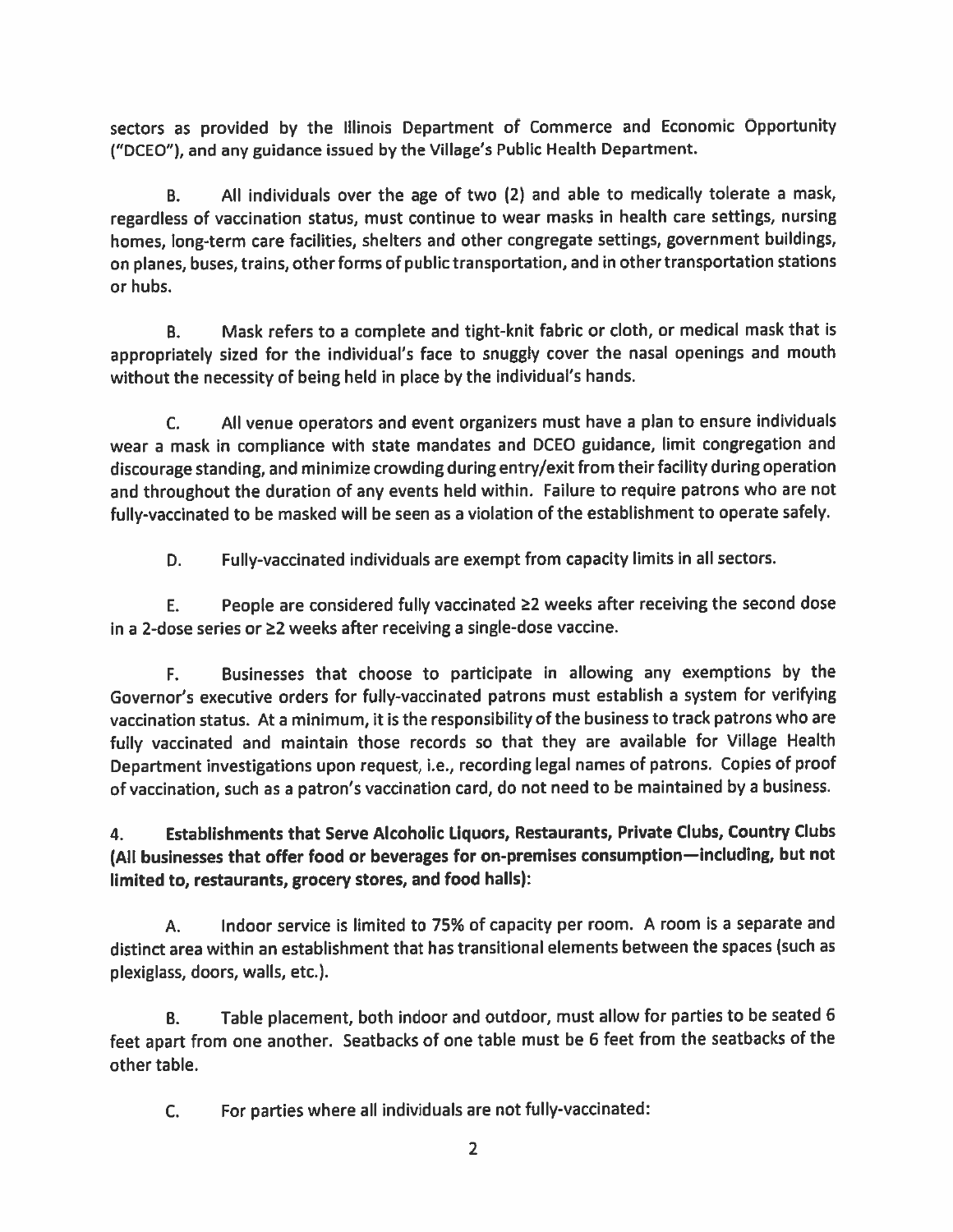1. Indoor and outdoor table size is limited to no more than 10 people per party.

2. Indoor and outdoor bar/counter seating is limited to no more than <sup>6</sup> people per party.

D. Bar and counter seating are allowed with 6 feet between parties.

E. Indoors and outdoors, there is no party size limit if all individuals 16 years and older in <sup>a</sup> party are fully vaccinated.

F. Food must be available to be ordered and received at all times in order to offer indoor service. Those establishments without <sup>a</sup> food service license/permit can serve indoors as long as they partner with <sup>a</sup> food establishment (e.g., making meus available and allowing food delivery, allowing patrons to order from third-party delivery services).

G. Staff and patrons must be masked in accordance with the guidance provided by the DCEO.

H. Standing areas are limited to 25% capacity per room. Congregation of over <sup>6</sup> people 6-ft. apar<sup>t</sup> In <sup>a</sup> standing area is prohibited.

 $\mathbf{L}$ Outdoor service includes:

- 1. Rooms with retractable roofs;
- 2. Rooftops;
- 3. Multi-party structures, such as tents, with at least 50% of walls open;
- 4. SIngle-party structures, such as igloos, with proper ventilation; and

5. Tables indoors within eight feet of an open wall or window that is at least 50% open to the outdoor air.

J. All venues must keep dance floors and spaces closed.

K. For live performances, patron seating within 10-ft. of <sup>a</sup> stage must be removed or an impermeable barrier installed between the stage and patrons.

L. <sup>A</sup> 10-ft. separation distance between performers and patrons must be maintained where patrons are allowed to eat and drink.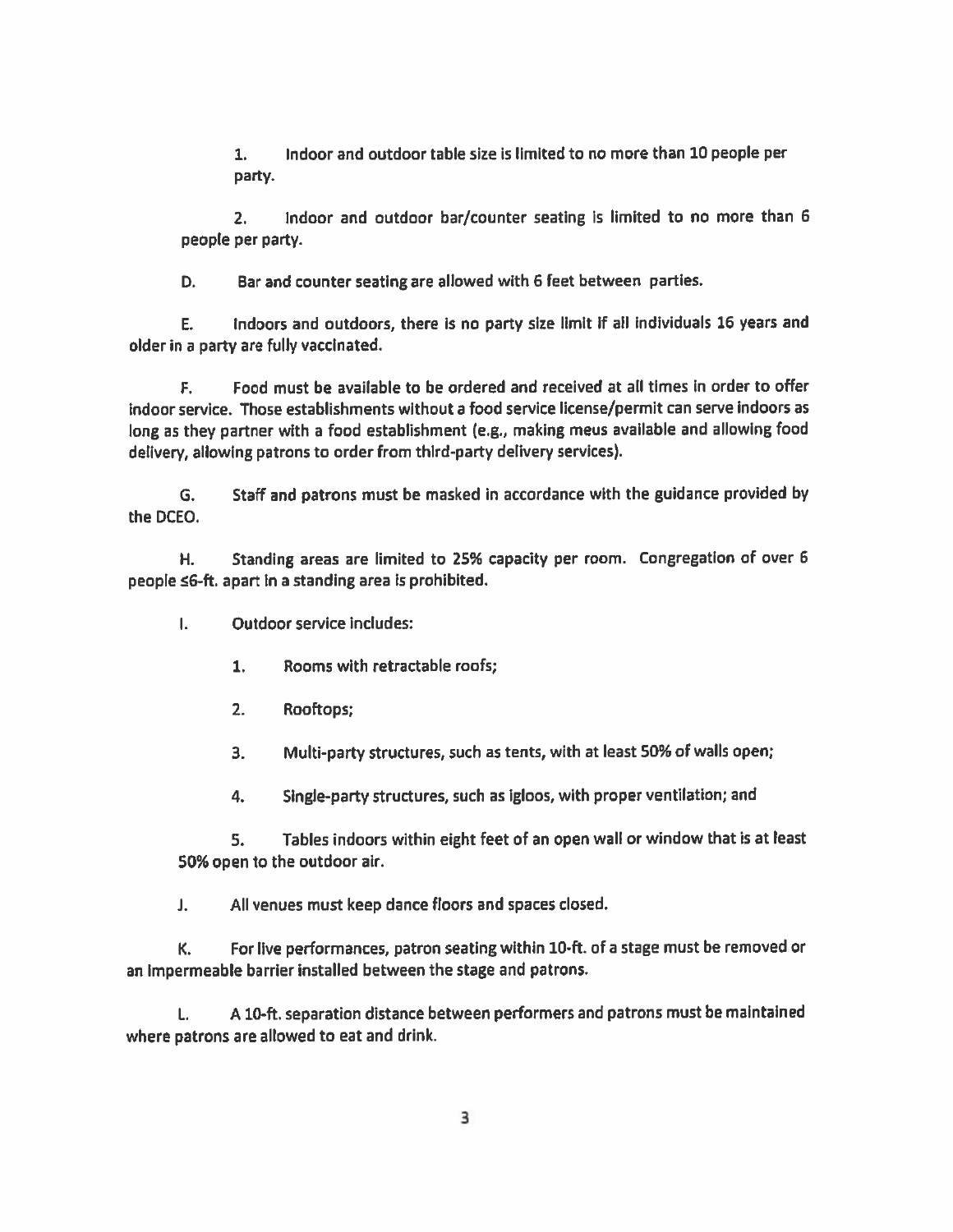## 5. Meetings, Convention Centers, and Conferences.

A. All venue operators and event organizers must have <sup>a</sup> <sup>p</sup>lan to ensure masking of individuals in accordance with DECO guidelines, limit congregation and discourage standing, and minimize crowding during entry/exit throughout the duration of an event.

B. Capacity is limited to 60% of <sup>a</sup> space, or 1,000 people, whichever is fewer.

C. Indoor table and outdoor table size are limited to no more than ten (10) people for any event. There is no table size limit if all individuals <sup>16</sup> years and older in the party are fully vaccinated.

6. Social Events and Gatherings — Including, but not limited to, weddings, potlucks, school ceremonies, etc. Venues hosting social events and gatherings such as, but not limited to, weddings and end of school year celebrations, excluding graduation ceremonies, must meet the following requIrements:

A. Indoor events are allowed up to 250 individuals.

B. Outdoor events are allowed up to 500 individuals.

C. All venues must keep dance floors and spaces closed.

0, Indoor and outdoortable size are limited to no more than <sup>10</sup> people for any event. There is no party size limit if all individuals <sup>16</sup> years and older in the party are fully vaccinated.

F. Outdoor table size is limited to no more than 10 people for any event.

7. Indoor and Outdoor Activities.

A. Parks and, Outdoor Attractions. Indoor spaces (e.g., field houses, indoor exhibit spaces) are limited to the lesser of 50% capacity or <sup>a</sup> maximum of <sup>100</sup> individuals per partitioned space.

B. Group size for outdoor activities is limited to <sup>a</sup> maximum of <sup>100</sup> individuals per group, with multiple groups permitted while maintaining appropriate social distancing.

C. Indoor Recreation Centers (e.g., arcades).

1. Indoor spaces are limited to the lesser of 50% capacity or a maximum of 100 individuals per space.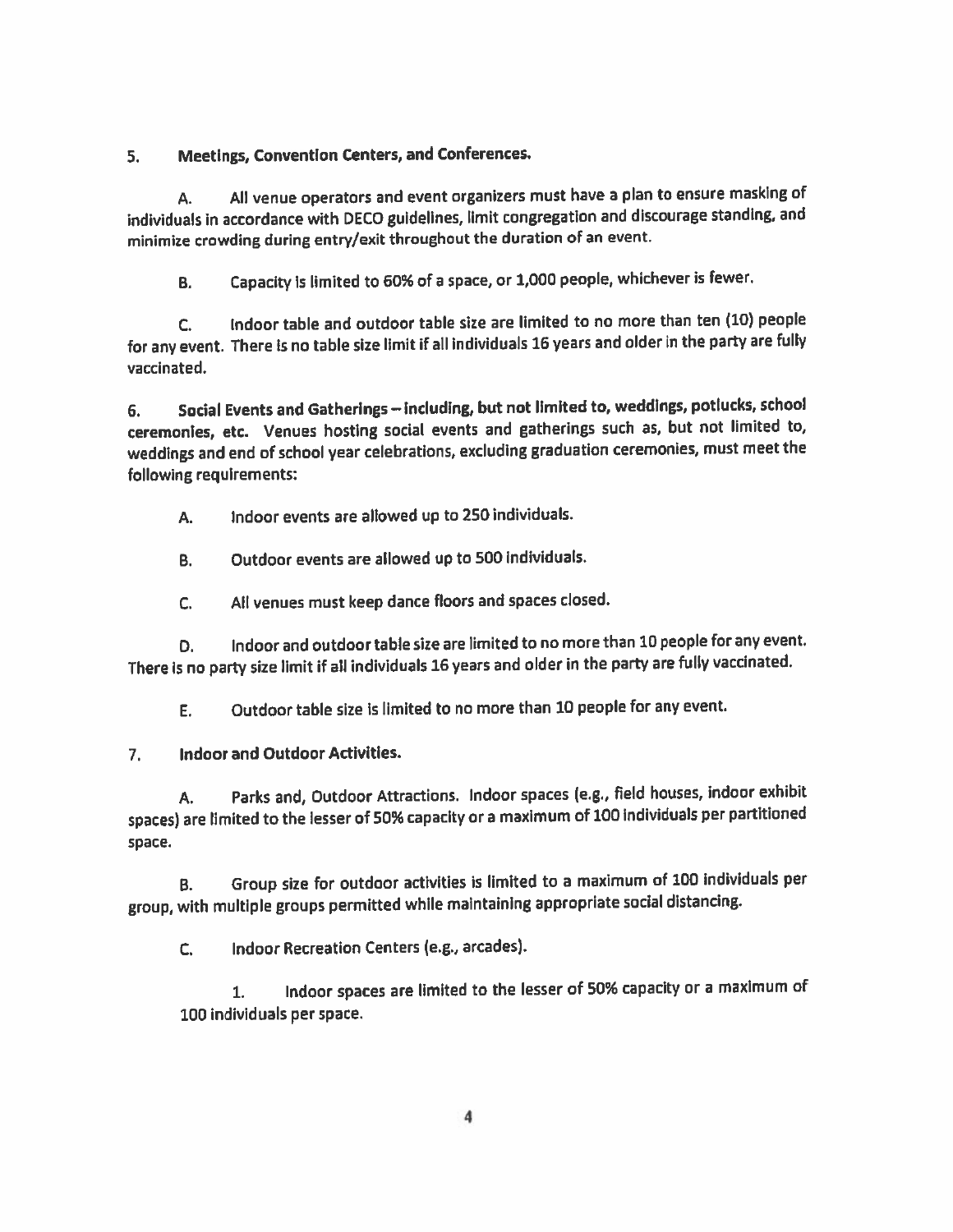2. If a facility has an outdoor component, each outdoor space is limited to a maximum of 100 people per group while outside, with multiple groups permitted while practicing social distancing.

0. Organized Group Recreational Activities (i.e., sports, Indoor sports, and activities facilities).

1. Group sporting and recreational activities including youth and adult recreational sports are limited to the lesser of 50% capacity, or <sup>a</sup> maximum of 100 Individuals indoors. This includes park districts and travel leagues.

2. Group size for outdoor activities is limited to 100 people. Multiple groups are permitted, while maintaining appropriate social distancing.

3. Individual training may continue (with facility reservation).

4. Locker rooms and showers can remain open If strict and frequent cleaning measures are in place.

5. IllInois All Sports Policy is required to be followed for sports play level and allowances.

6. All sports participants playing indoors must be masked or play risk level will be elevated per Illinois All Sports Policy.

E. Public swimming pools, spas, and other facilities that have public swimming pools including, but not limited to health/fitness clubs, hotels, daycares, park districts, schools, clubs, etc., must follow all of the Illinois Department of Public Health's Swimming Facility Guidelines and the following:

1. Indoor capacity is limited to <sup>a</sup> maximum of 100 bathers or 60% of facility capacity while distanced groups.

2. Outdoor capacity is limited to a maximum group size of 100 bathers with multiple groups permissible with social distancing maintained.

3. Ancillary accommodations such as saunas, hot tubs, jacuzzies, spas, whirlpools and steam rooms are to remain closed.

F. Bowling. A venue for bowling may operate at the lesser of 200 people or 50% of venue capacity. Groups of bowlers of up to 50 people must be separated by two unused, or "dark" lanes. A bowling venue shall refer to the Restore Illinois Phase 4 Bowling Guidelines on the Illinois Department of Commerce and Economic Opportunity website.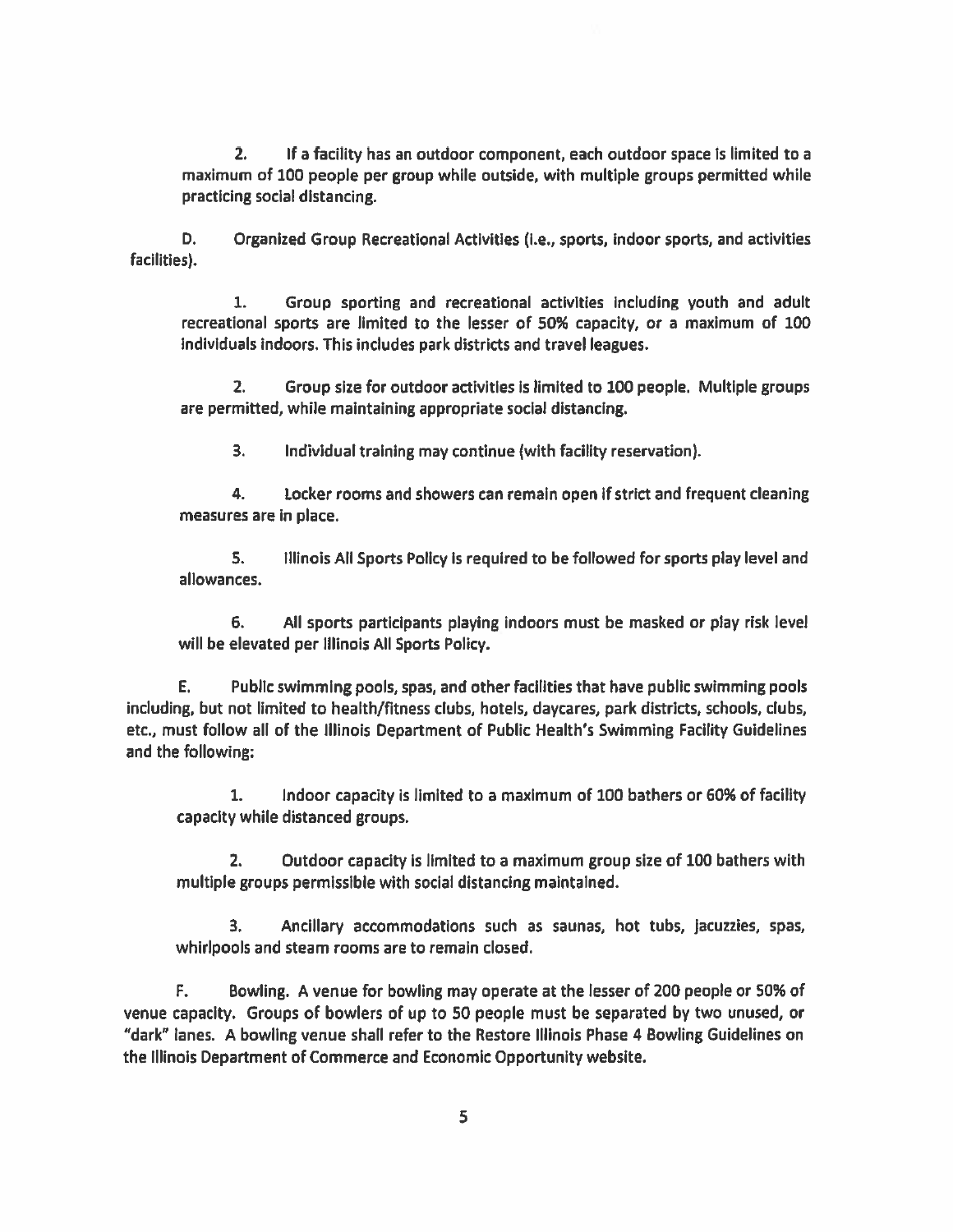#### 2. Arts and Culture.

A. Museum capacity is limited to 60% occupancy.

8. Seated Spectator Events, Performance Venues and Movie Theaters.

1. Indoor and outdoor space is limited to 60% capacity while maintaining appropriate social distancing.

2. Group size is limited to 10 persons.

3. For live performances, patron seating within 10-ft. of <sup>a</sup> stage must be removed or an impermeable barrier installed between the stage and patrons.

4. <sup>A</sup> 10-ft. separate distance between performers and patrons must be maintained where patrons are allowed to eat and drink.

5. All food and beverage guidelines must be followed.

6. Indoor standing-room-only events are not permitted.

- C. Film and Television Production.
	- 1. Production is encouraged to be limited to groups of cast and crew.

2. Capacity is limited to 60% for all indoor spaces, while still adhering to gathering size restrictions.

#### 9. Health and Fitness Centers.

A. Indoor facilities are limited to <sup>a</sup> maximum of 60% capacity.

8. Gatherings of employees and customers in common areas (e.g., check-in area) is limited to <sup>a</sup> maximum of 50 individuals, while maintaining appropriate social distancing.

C. Indoor fitness classes are limited to the lesser of 50 individuals, while maintaining appropriate social distancing.

D. Outdoor fitness classes are limited to <sup>a</sup> maximum of 100 individuals, while maintaining appropriate social distancing.

E. Locker rooms and showers can remain open if strict and frequent cleaning measures are in place.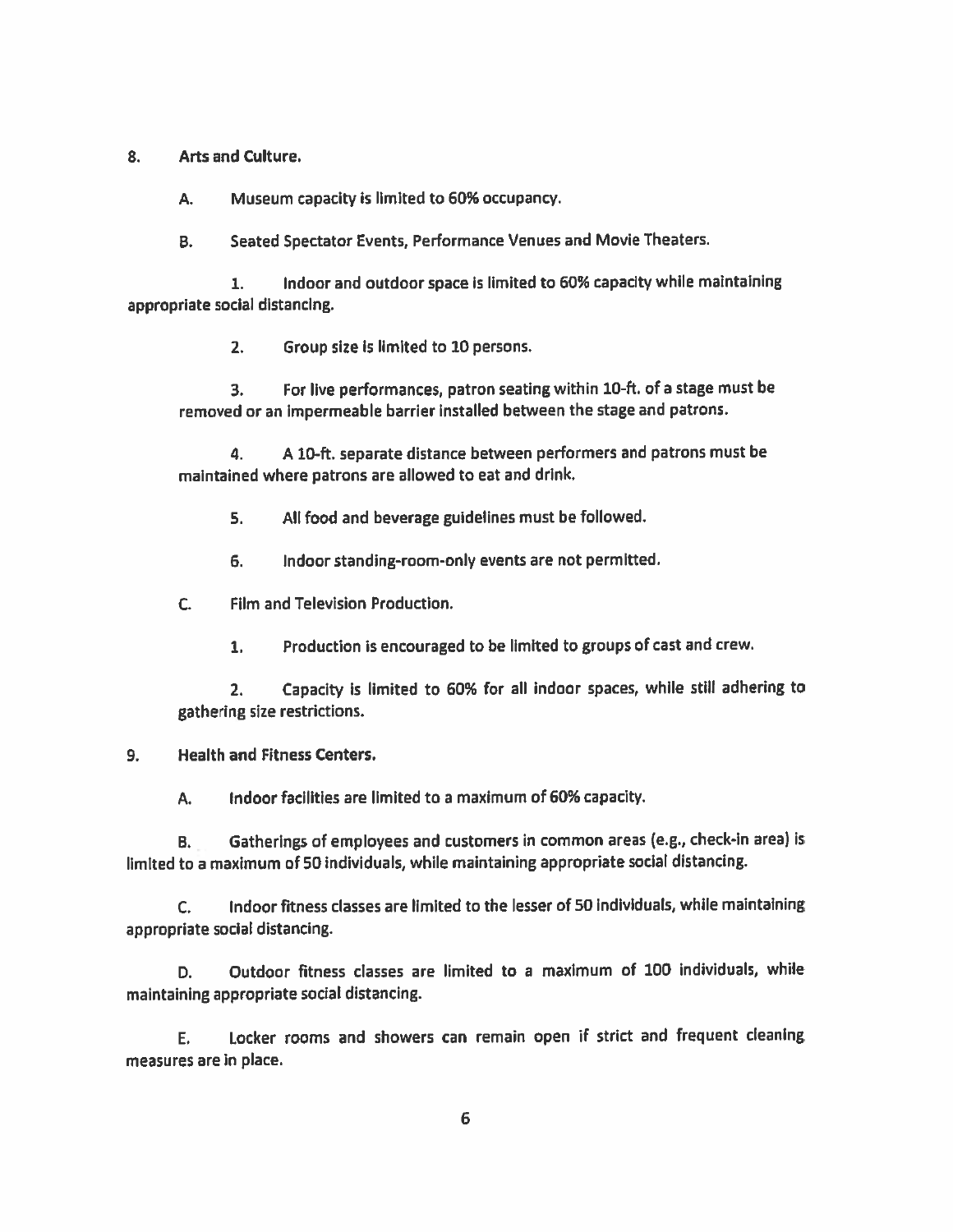F. Ancillary accommodations such as hot tubs, jacuzzies, spas, whirlpools and steam rooms must remain closed.

10. Personal Services. Indoor space is limited to 60% capacIty while maintaining appropriate social distancing.

11. Retail Stores. Retail stores are limited to <sup>a</sup> maximum of 60% capacity while maintaining appropriate social distancing.

12. Hotel & Accommodations

A. Fitness centers are limited to <sup>a</sup> maximum of 60% capacity while maintaining appropriate social distancing. Hotel guests are required to be masked at all times in the fitness center.

B. Event and meeting spaces are limited to the lesser of 1,000 individuals or 60% capacity while maintaining appropriate social distancing.

13. Short Term Rentals. Gatherings are limited to vaccinated individuals or single households when possible.

14. Office Buildings.

A. All employees who can work remoteiy are encouraged to work remotely.

B. If remote work Is not possible, capacity is limited to 60% for all indoor spaces, including tenant spaces, while maintaining appropriate social distancing.

15. Residential Buildings. Capacity in common areas and amenity spaces (e.g., conference rooms, tenant lounges) are limited to the lesser of 60% capacity for indoor spaces or activities, while maintaining appropriate social distancing.

16. Businesses. Gatherings of employees in cafeterias, meeting rooms, and other gathering points or entry/exit points on the site are limited to no more than 60% capacIty per room, while maintaining appropriate social distancing.

17. Transportation. Vehicles are limited to <sup>a</sup> maximum of 9 IndivIduals, including the driver.

18. Variances may be allowed to this Order by the Public Health Director on <sup>a</sup> case by case review basis which would be based on, but not limited to, Illinois Department of Commerce and Economic Opportunity and Illinois Department of Public Health policy, regulations, and guidance updates.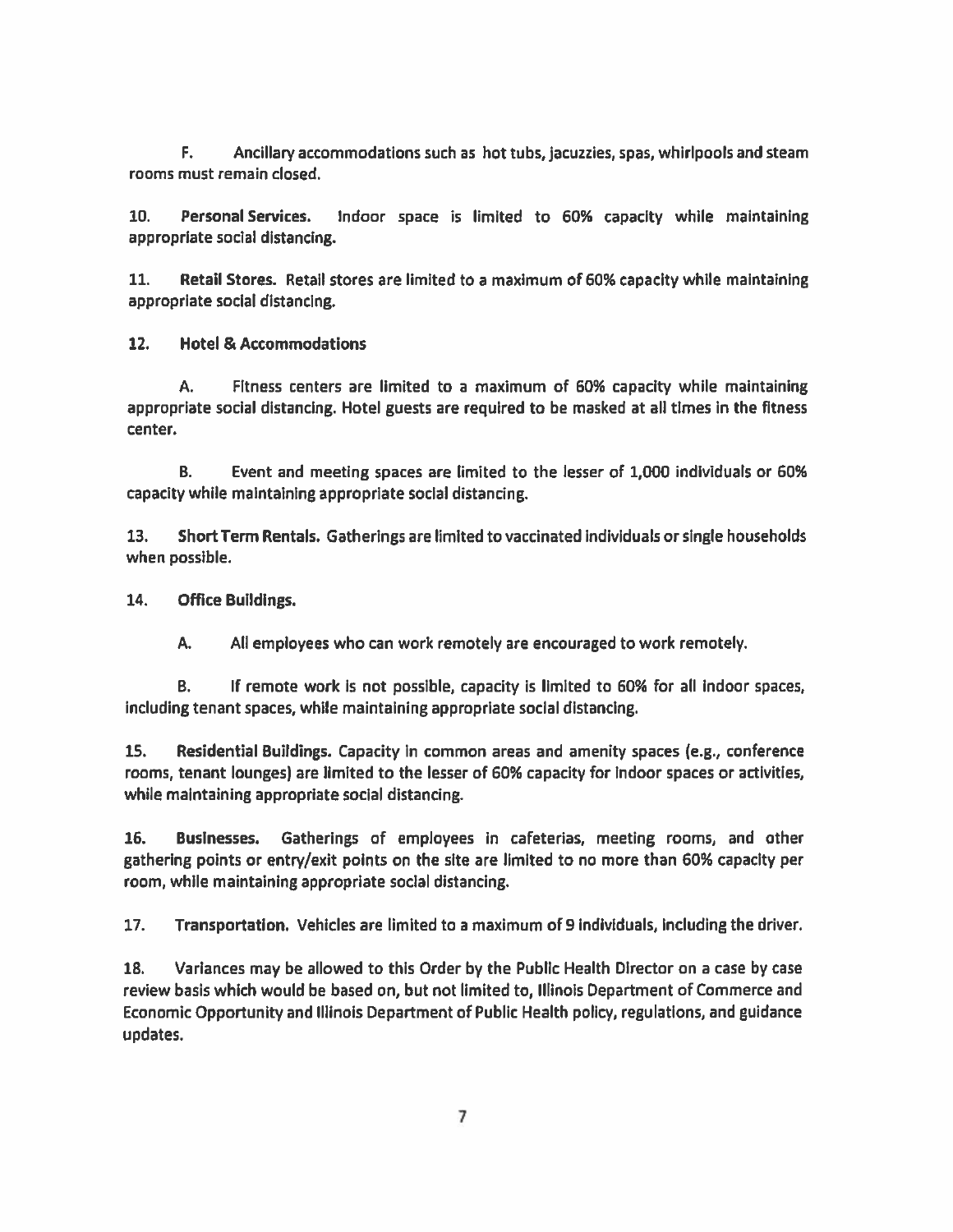### 19. Exemptions.

A. Free exercise of religion. This Order does not limit the free exercise of religion. To protect the health and safety of faith leaders, staff, congregants, and visitors, religious organizations and houses of worship are strongly encouraged to consult and follow the recommended practices and guidelines from the Illinois Department of Public Health. Religious organizations are strongly encouraged to take steps to ensure social distancing, the use of face coverings, and the implementation of other public health measures.

B. Emergency functions. All first responders, emergency managemen<sup>t</sup> personnel, emergency dispatchers, court personnel, law enforcement and corrections personnel, hazardous materials responders, child protection and child welfare personnel, housing and shelter personnel, military, and other governmen<sup>t</sup> employees working for or to suppor<sup>t</sup> the emergency response are exemp<sup>t</sup> from this Order but are encouraged to practice social distancing and take recommended public health measures.

C. Governmental functions. This Order does not apply to the United States governmen<sup>t</sup> and does not affect services provided by the State or any municipal, township, county, subdivision, or agency of governmen<sup>t</sup> and needed to ensure the continuing operation of the governmen<sup>t</sup> agencies or to provide for or suppor<sup>t</sup> the health, safety, and welfare of the public and their response to COVID-19 disease.

20. This Order shall supersede and replace the Interim Public Health Director's order dated February 4,2021, titled "COVID-19 Phase 4 Mitigation Order, the Interim Public Health Director's Order dated February 10, 2021, titled "Amendment to COVID-19 Phase 4 Mitigation Order," the Interim Public Health Director's Order dated March 31, 2021, titled "COVID-19 Phase 4 Mitigation Order," and the Interim Public Health Director's Order dated April 30, 2021, titled "COVID-19 Phase 4 Mitigation Order,"

21. Nothing contained in this Order is intended to, or shall operate to, supersede any applicable State or federal law, order or rule, and to the extent of any conflict, such State or federal law, order or rule shall be applicable.

22. If any provision of this Order or Its application to any person or circumstance is held to be invalid, then the remainder of the Order, including the application of such par<sup>t</sup> or provision to other persons or circumstances, shall not be affected and shall continue in full force and effect. To this end, the provisions of this Order are severable.

23. A failure to comply with this Order may result in one or all of the following: (1) <sup>a</sup> charge of Reckless Conduct pursuant to Section 12-5 of the Illinois Criminal Code, 720 ILCS 5/12-5/2, which is <sup>a</sup> Class A misdemeanor which may result in <sup>a</sup> sentence of imprisonment up to one year and/or <sup>a</sup> fine of not less than \$75 not to exceed \$2,500; (2) <sup>a</sup> charge of <sup>a</sup> violation of Sections 2(k) and/or Section 8.1 of the Illinois Public Health Act, 20 llCS 2305/2(k) and 20 ILCS 2305/8), which are also Class <sup>A</sup> misdemeanors; (3) <sup>a</sup> violation of Section 20-1-12 of the Oak Park Village Code